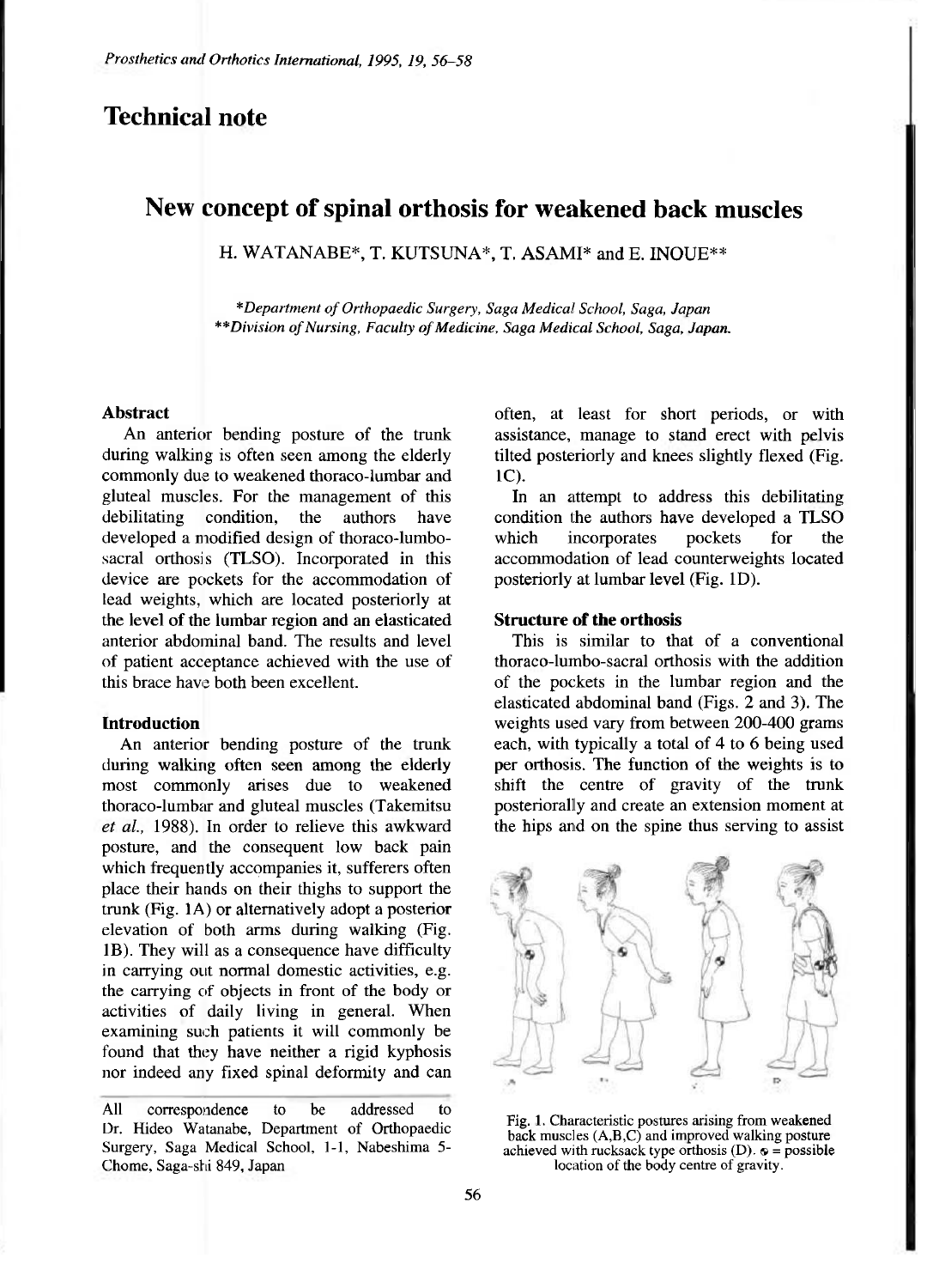

Fig. 2. The thoraco-lumbo-sacral orthosis with 'rucksack type' lead weighted pockets.

the weakened spinal muscles and thereby hold the trunk more erect during standing and walking. In addition to securing the paraspinal steels against the trunk and effecting distal anchorage of the brace, the anterior elastic abdominal band, by its construction, serves to increase the intracavital pressure which, in turn, tends to decrease the loading on the spinal vertebrae and discs.

#### **Orthosis function**

The concept of the 'rucksack type' orthosis is as follows:

1. The effect of the addition of the lead weights



Fig. 3. Further version of 'rucksack type' orthosis.